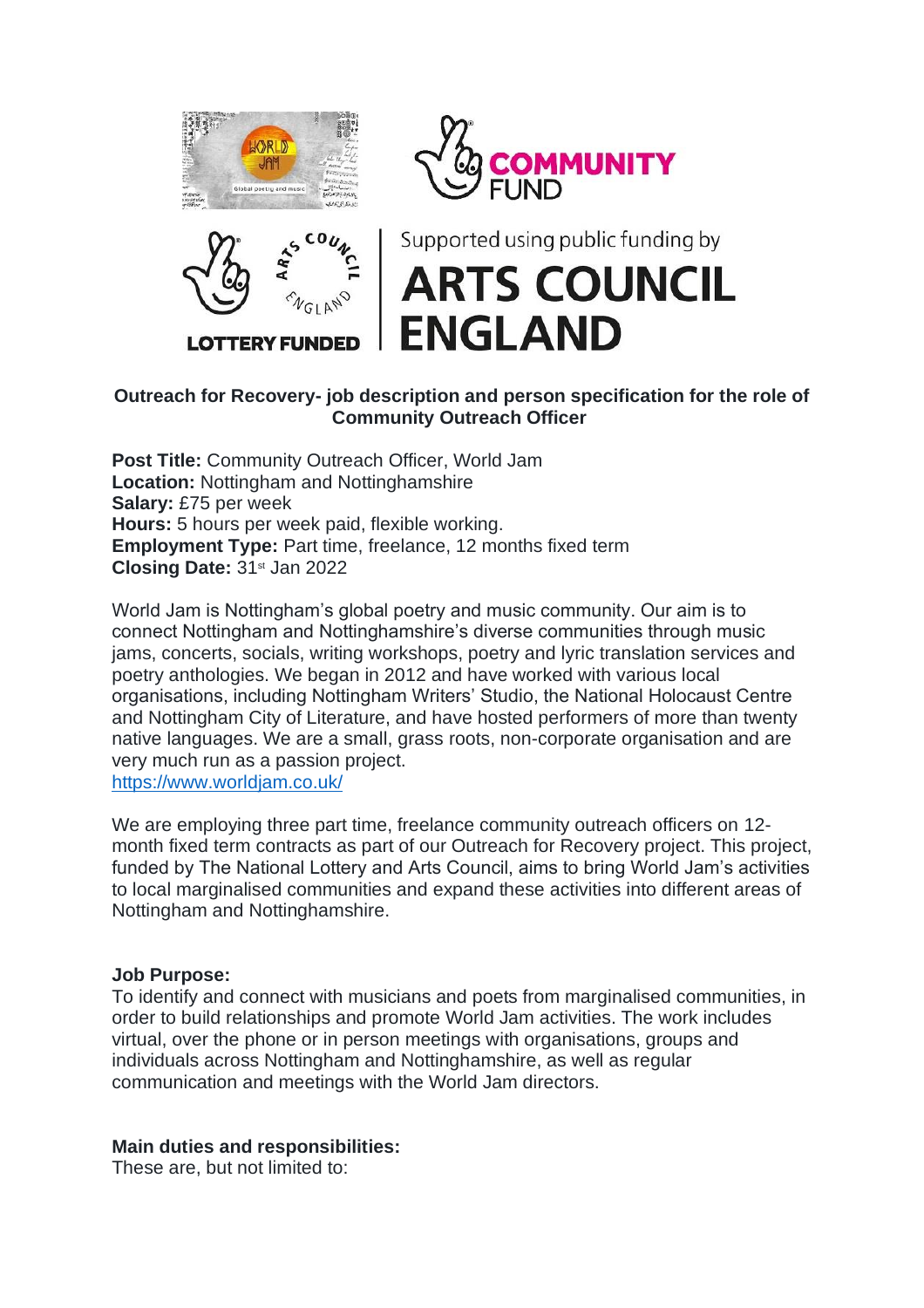## Outreach:

• To research and identify individuals, musicians, bands, poets, organisations, community groups and other suitable people and places within Nottingham and Nottinghamshire.

• To build relationships with the above people, organisations and groups.

• To promote World Jam activities and the Outreach for Recovery project.

#### Supporting World Jam directors:

• To be in regular communication with World Jam directors, via messaging, phone calls, regular supervisory meetings and attendance at some events.

• To introduce World Jam directors to individuals and groups once relationships have been created.

• To maintain detailed timesheets and records of outreach, including who, when, where, how and level of success. These are to be sent monthly to World Jam directors.

## Self Management:

• To manage own self-employment, including monthly invoicing to World Jam and managing their own yearly tax returns.

• To be willing to travel in the Nottingham and Nottinghamshire areas.<br>• To comply with COVID-19 quidance and requilations including laters

• To comply with COVID-19 guidance and regulations, including lateral flow testing prior to in-person outreach work.

## **Probationary Period:**

The job will initially be offered to successful applicants on a six-week probationary period. Continuation of the contract after this period will be subject to satisfactory performance against the set targets.

## **Notes for Applicants:**

Successful applicants will:

• be recruited as freelancers contracted to World Jam, not as World Jam employees. Work will be done remotely, to flexible working arrangements.

• Be required to have active registration with the HMRC or be willing to obtain a Unique Tax Reference number prior to starting their role. World Jam are happy to support successful applicants with this registration process.

• be paid via hourly contract and monthly invoicing to World Jam. The rate of pay will be £15/hour up to a maximum of 5 hours per week. Salary includes travel time and travel costs. Due to the model of recruitment, there will be no holiday pay or sick pay.

Need to have a full DBS check prior to starting the role. If required, the cost of getting a DBS check will be covered by World Jam.